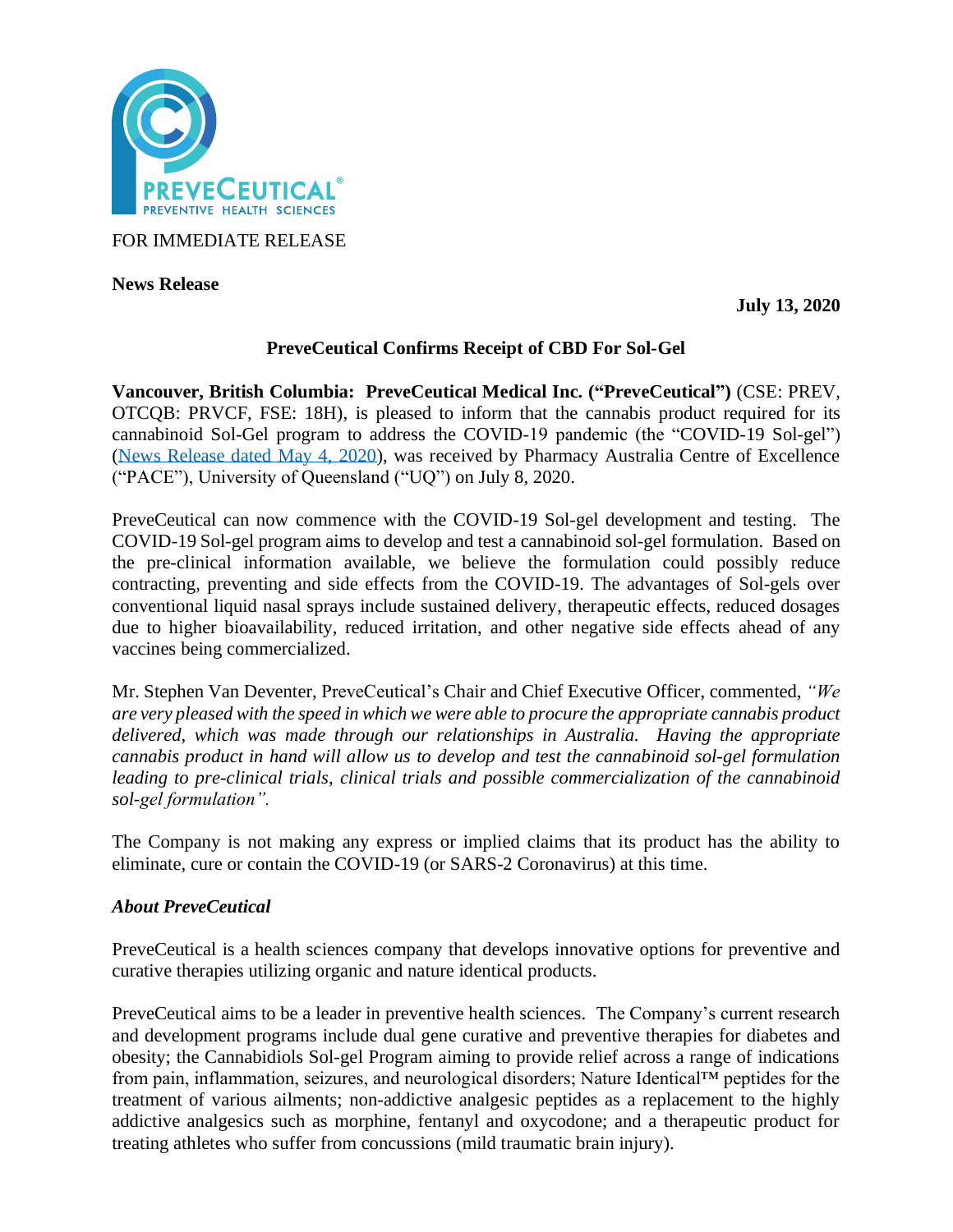For more information about PreveCeutical, please visit our website [www.PreveCeutical.com](http://www.preveceutical.com/) or follow us on [Twitter](http://twitter.com/PreveCeuticals) and [Facebook.](http://www.facebook.com/PreveCeutical)

### *On behalf of the Board of Directors of PreveCeutical*

*Stephen Van Deventer, Chairman and Chief Executive Officer*

#### *For further information, please contact:*

*Stephen Van Deventer: +1 604 306 9669*

*Or Investor Relations* [ir@preveceutical.com](mailto:ir@preveceutical.com)

#### *Forward-Looking Statements:*

This news release contains forward-looking statements and forward-looking information (collectively, "forwardlooking statements") within the meaning of applicable Canadian and U.S. securities legislation, including the United States Private Securities Litigation Reform Act of 1995. All statements in this news release that are not purely historical are forward-looking statements and include any statements regarding beliefs, plans, expectations and orientations regarding the future including, without limitation, the successful development of the COVID-19 CBD Sol-Gel formulations as a potential treatment for COVID-19 caused by SARS-CoV-2 infection, that PreveCeutical will seek fast track solutions from various governmental regulators with respect to the COVID-19 CBD Sol-Gel formulations once their development is complete, the anticipated timing of continued research interests of PreveCeutical, PreveCeutical's anticipated business plans, and its prospects of success in executing its proposed plans. Often, but not always, forward-looking statements can be identified by words such as "will", "pro forma", "plans", "expects", "may", "should", "budget", "schedules", "estimates", "forecasts", "intends", "anticipates", "believes", "potential", "proposes" or variations of such words including negative variations thereof and phrases that refer to certain actions, events or results that may, could, would, might or will occur or be taken or achieved. Forward-looking statements are based on certain assumptions regarding PreveCeutical, including expected growth, results of operations, including PreveCeutical's research and development activities, performance, industry trends, growth opportunities, that the appropriate CBD extracts required for research on the COVID-19 CBD Sol-Gel formulations, and the payments for the COVID-19 CBD Sol-Gel Program are delivered to UniQuest in a timely manner, that PreveCeutical will be granted requisite expedited approvals by governmental regulators with respect to the COVID-19 CBD Sol-Gel formulations, and that PreveCeutical will be able to obtain the financing required to carry out the COVID-19 CBD Sol-Gel Program, retain and attract qualified research personnel and obtain and/or maintain the necessary intellectual property rights needed to carry out future business activities.

Actual results could differ from those projected in any forward-looking statements due to numerous factors including, risks and uncertainties relating to: complexities and delays in connection with research and development activities and the actual results of research and development activities including the successful development of the COVID-19 CBD Sol-Gel formulations as a potential treatment for COVID-19 caused by SARS-CoV-2 infection; the ability of PreveCeutical to, among other things, protect its respective intellectual property, obtain any required governmental, regulatory or stock exchange approvals, permits, consents or authorizations required, including Canadian Securities Exchange acceptance of any planned future activities and obtaining requisite approvals from world health agencies; and the ability of PreveCeutical to commercialize products, pursue business partnerships, complete their research programs as planned, including the COVID-19 CBD Sol-Gel Program, and obtain the financing required to carry out their planned future activities. Other factors such as risks relating to epidemics or pandemics such as COVID–19, including the impact of COVID–19 on the Company's business, financial condition and results of operations, general economic, market or business conditions or changes in laws, regulations and policies affecting the biotechnology or pharmaceutical industry may also adversely affect the future results or performance of PreveCeutical. These forwardlooking statements are made as of the date of this news release and, unless required by applicable law, PreveCeutical assumes no obligation to update the forward-looking statements or to update the reasons why actual results could differ from those projected in these forward-looking statements. Although PreveCeutical believes that the statements, beliefs, plans, expectations, and intentions contained in this news release are reasonable, there can be no assurance